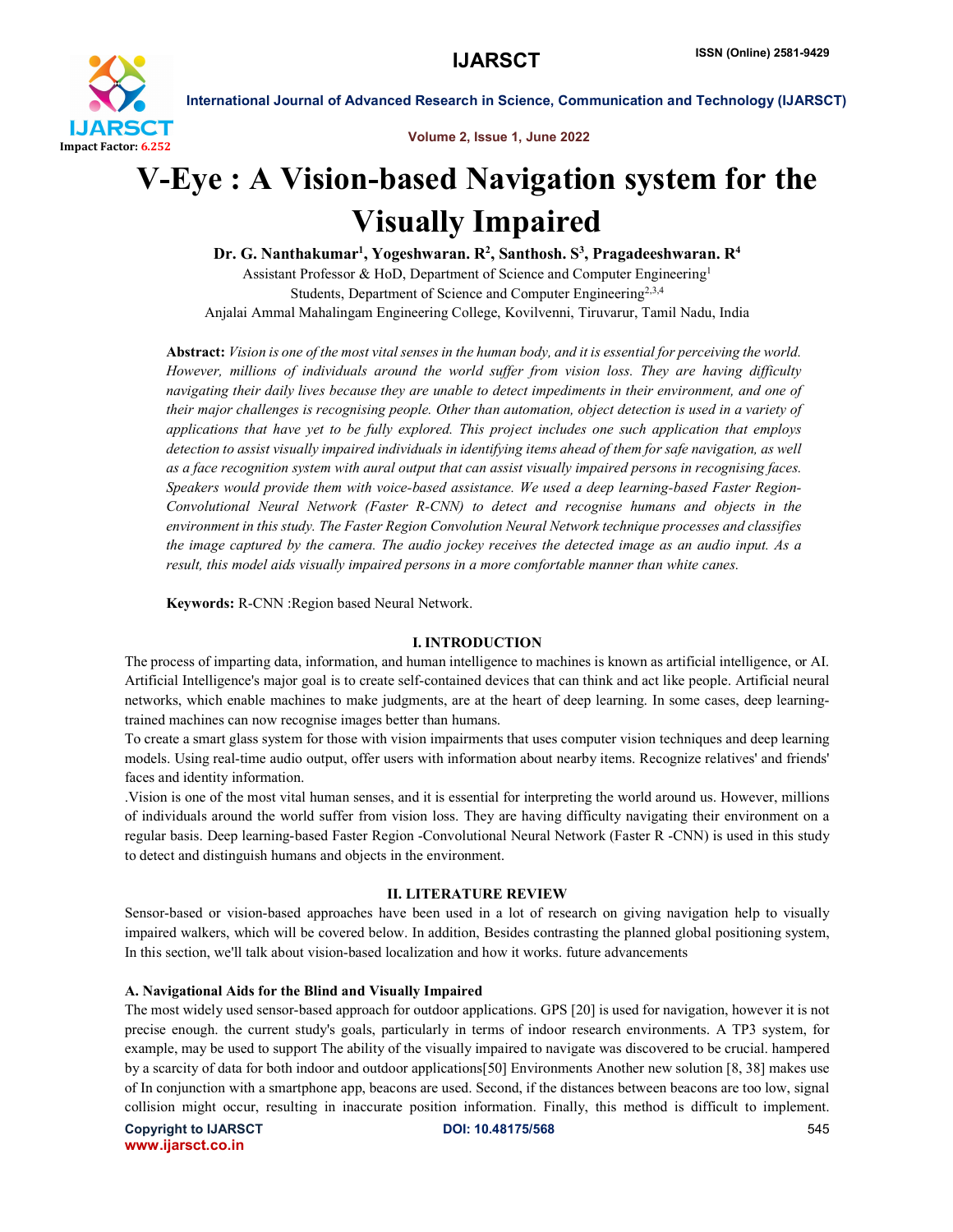

## Volume 2, Issue 1, June 2022

Orientation information isn't available, and dynamic impediments aren't detected at all. As a result, following visionbased research has been conducted. emphasised the use of infrared-based depth cameras [27, 29] to Pedestrians should be able to navigate both indoors and outdoors with the help of impairments in vision While such technology is valuable up to a point, it isn't without its drawbacks. Experiments have revealed that these systems fail on a regular basis. infrared sensors, particularly when used outdoors, and that the systems are secure They are so hefty that consumers find it difficult to carry them. Context-aware navigation is a more accessible technique.

Technology that uses visual cues to guide vision impaired people along a path The use of a smartphone camera to recognise QR codes [25].Furthermore, none of the Above-mentioned systems can detect unanticipated obstructions, or give up-to-date orientation, or work equally well without it both indoors and out.The potential of a single person has received little attention. To improve, a monocular camera with computer vision is used. the efficiency with which such systems operate. In recent years, semantics has gained popularity. image segmentation [3, 24, 34] is a technique for deciphering images. By assigning labels to image pixels, the surrounding surroundings has been enhanced. become an important part of computer vision Recent research that used deep-learning networks [3, 24, 34] The superiority of such vision - based design is demonstrated by a architectures. Sensor-based approaches are preferred above others. Following serious consideration, As a result of this earlier work, we decided on a vision-based technique using a single camera to create a functional navigation system both internally and outside.

## B. Localization Systems Based on Vision

There are two types of vision-based positioning technologies: visual simultaneous localization and visual localization. image-based localization and SLAM mapping SLAM for the eyes[17, 26, 28, 31, 33, 40, 44, 47], which is interactive and runs in real time. Constructs a 3D map and a 2D map at the same time, which is commonly used in robotics. calculates camera angles with relation to the camera's starting point However, It is hampered by the accumulation of errors, as well as its incapacity to recover. tracking issues, particularly when the camera rotates or moves. Its camera pose predictions are relative because it travels quickly.as opposed to absolute. [7, 9, 22, 23, 30, 31] Image-based localization On the other hand, [37, 43, 51] arrives to the camera posture through image datasets or pre-trained models to match a query picture models.

Authorized licenced use limited to: To meet V-design Eye's criteria for real-time, robust, BIRMINGHAM UNIVERSITY. IEEE Xplore was used to get this document on July 25, 2020 at 11:02:09 UTC. There are several limitations. IEEE 2020 (c) 1520-9210 Personal use is allowed, but republication and redistribution require IEEE approval. For further information,go to http://www.ieee.org/publications standards/publications/rights/index.html.This paper has been accepted for publication in a future edition of this journal, but it is still being edited. Before the final publishing, the content may change. Information about the citation:a revolutionary vision-based system with high precision and global localisation In this study, the VB-GPS locating method is proposed. It combines the two types of vision-based positioning In order to get around them, they used the above-mentioned technology.While preserving their benefits, they have limitations. [32] Middelberg et al.a similar attempt to get worldwide, real-time data.

## III. METHODOLOGY

Smart glass-with this session, we create an AI-powered smart glass with an integrated camera to aid in picture capturing. These images are delivered to proprietary FRCNN machine learning models, which are installed on smart glasses, for processing. The speech answer is delivered to the Smart glass when the photos are processed, and the user hears it through the glass's built-in speaker. Glass is a set of AI glasses for the visually handicapped and blind.



Copyright to IJARSCT **DOI: 10.48175/568** 546 www.ijarsct.co.in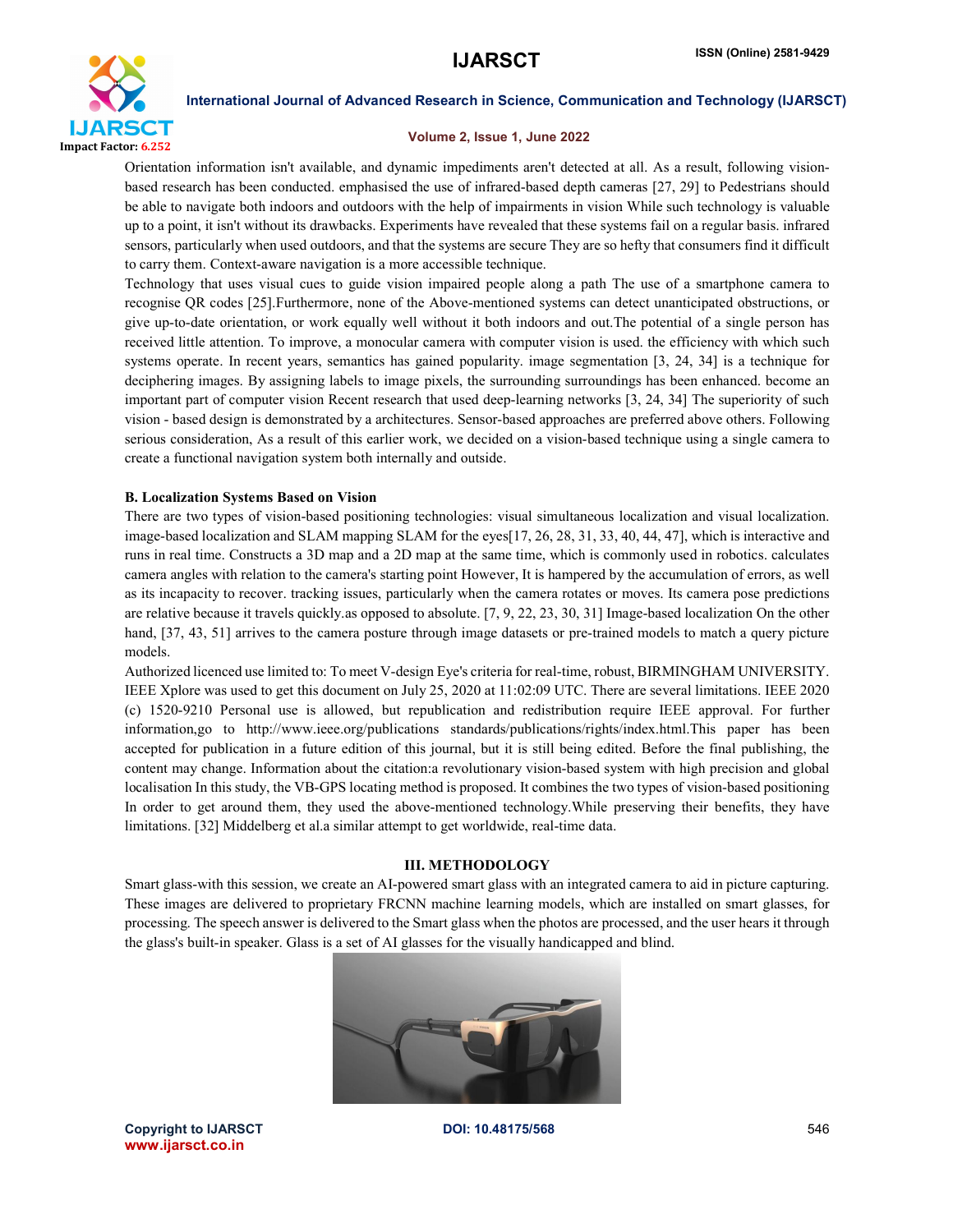

## Volume 2, Issue 1, June 2022

Face enrolment- this module starts with capturing a few frontal faces of blind people's friends, relatives, and other acquaintances. These templates are then used to evaluate and record the templates for the other poses, such as tilting up and down, moving closer and further, and turning left and right. From the video input, frames are extracted.

Object and face identification-The image is supplied to the face detection module after the Smart Glass Camera captures the object or face image. This module identifies the areas of an image that are most likely to be human. The face detection module uses the Region Proposal Network (RPN) to determine the important features that will be utilised for classification. The face image is given as input to the feature extraction module. The image of the face is then classed as known or unknown.



Prediction-The matching process is carried out in this module using trained classified results and a test Live Camera Captured Classified file. The difference is calculated using Hamming Distance, and the prediction accuracy is displayed as a result. Output of audio. If a data trigger occurs during processing, voice synthesis is utilized to inform the user, for example, by creating the word "halt" if an impediment is encountered. Ramesh, I'd like to say hello.

Performance analysis- using SENSITIVITY, SPECIFICITY, AND ACCURACY of Data in the datasets, we can determine the performance of our system. The datasets are divided into two classes: non-pedestrian (the negative class) and pedestrian (the positive class) (the positive class).True positive (TP), true negative (TN), false negative (FN), and false positive (FP) are used to calculate sensitivity, specificity, and accuracy (FP).The number of positive cases that are classified as positive is denoted by TP.



## IV. ALOGRITHM

changing the target keyframe's pose from visual SLAM's projected local stance to MBL's estimated global pose The trajectory refinement is applied to the portion in this case.to make the transition between the most recent keyframe and the prior one. The last path is smooth. the procedure, in which A, C, and B denote the position of the most recent. MBL's estimated keyframe, the previous keyframe's position. MBL's estimation, as well as the position of the most recent keyframe computed using the relative poses of previous frames together with visual information SLAM, SLAM, SLAM, SLAM, SLAM Because of this, A and B will frequently disagree. Visual SLAM drift error B will be the final product of the integration procedure.be changed to A, yet there is still a discrepancy between the two.

We use trajectory refinement to fill in the gaps and make the transition from C to A as smooth as possible. First, we apply the adaptive scale revision-estimated updated scale, which makes the scale between C and B and the scale between C and

Copyright to IJARSCT **DOI: 10.48175/568** 547 www.ijarsct.co.in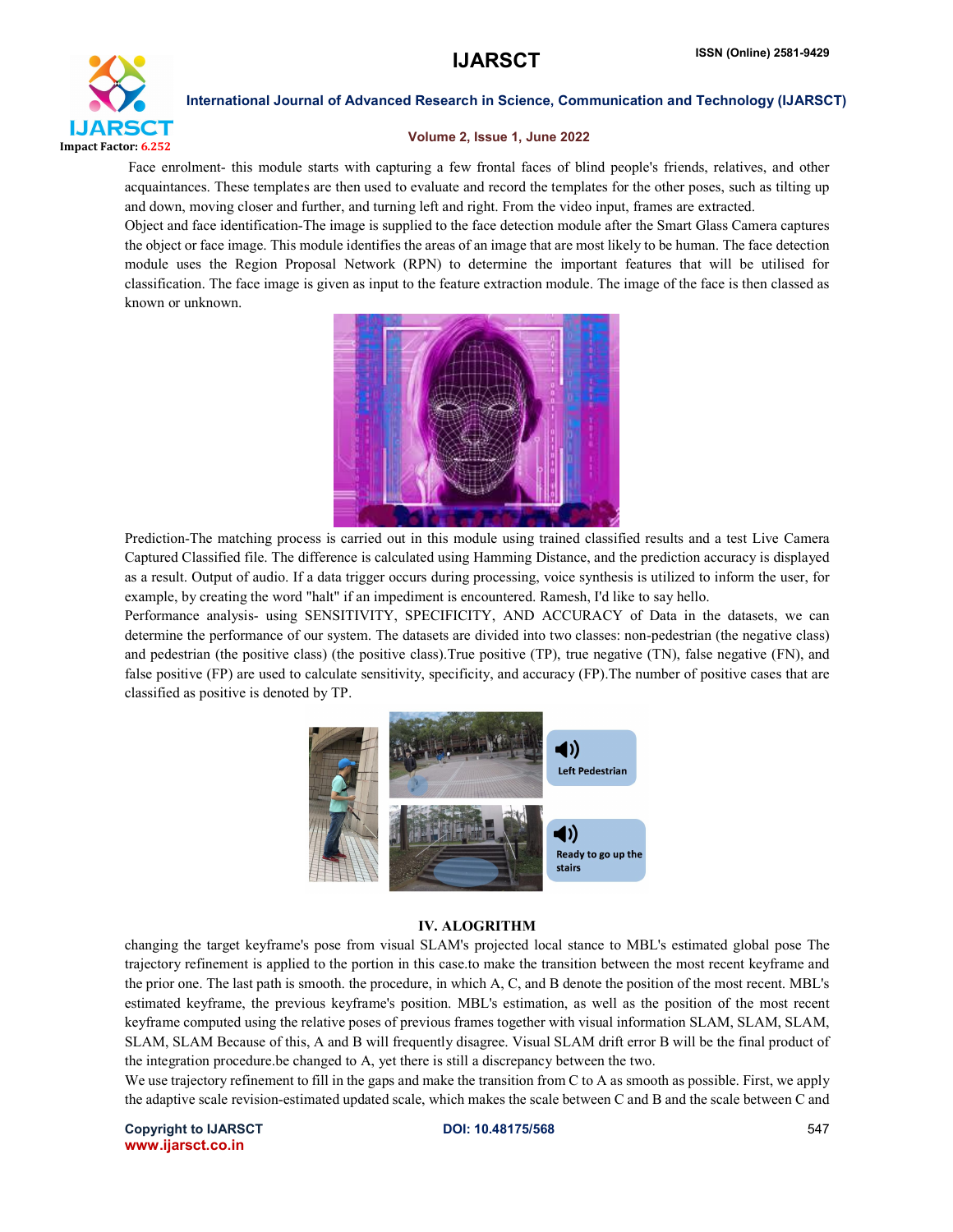

## Volume 2, Issue 1, June 2022

A the same. Then, denote two vectors v1 and v2 as follows: The vectors from C to A and C to B The rotation matrix is then calculated. from version 2 to version 1 Finally, we rotate all of the photos using the rotation matrix R the path that connects C and B It will improve B's position to A's. and smooth out the trajectory The trajectory refinement approach will ensure that the positions of keyframes predicted from MBL are fixed, as well as the relative rotation angles between two consecutive frames obtained via visual SLAM.

## V. SYSTEM ARCHITECTURE **Training Phase Face Enrollment Object Dataset** Validation **FRCNN Live Video** Data Preparation Object or Face Detection **Feature Extraction** Classification Online Classifier Loade (((د• Object Nar

## VI. DATAFLOW DIAGRAM



Copyright to IJARSCT **DOI: 10.48175/568** 548 www.ijarsct.co.in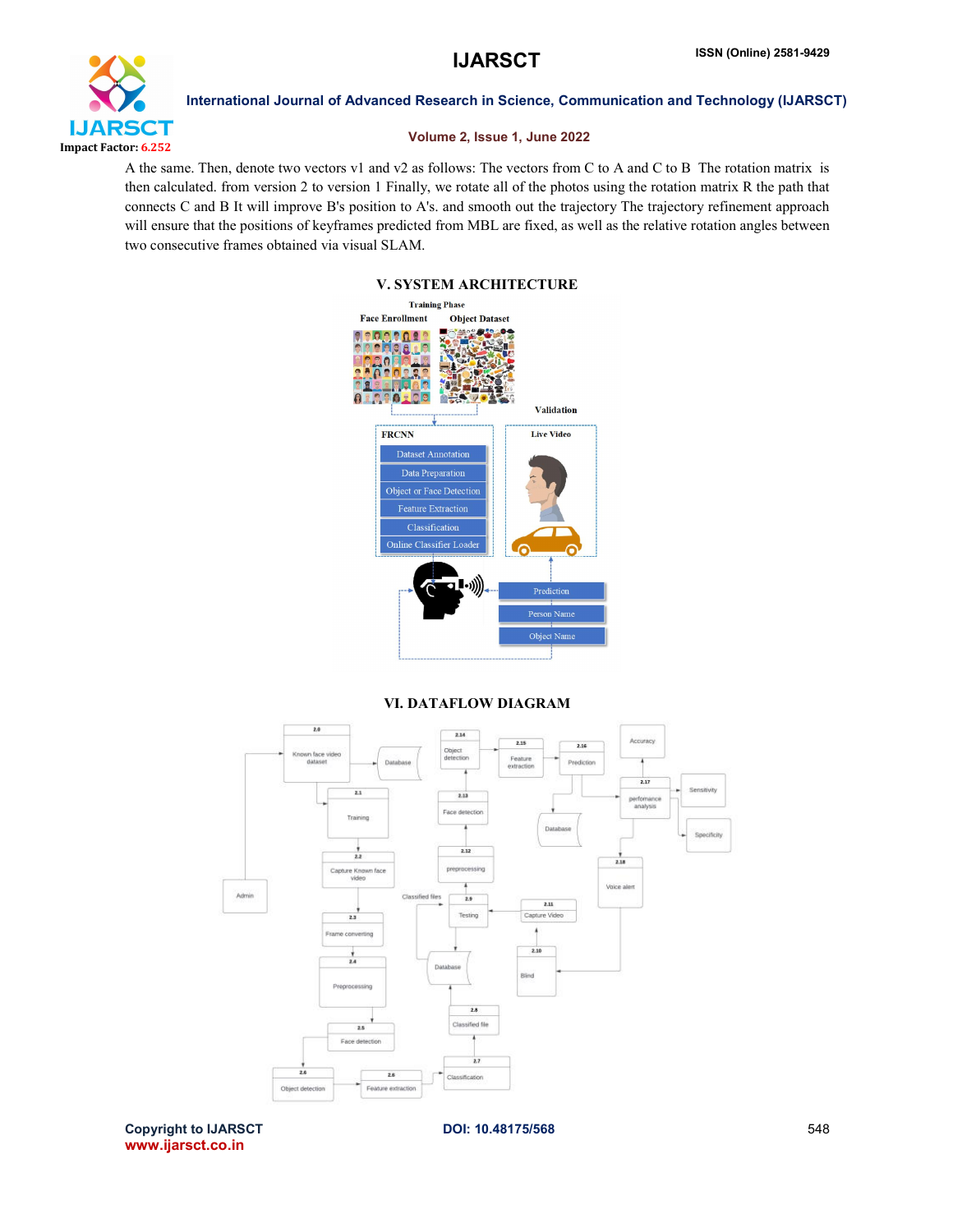

## Volume 2, Issue 1, June 2022

International Journal of Advanced Research in Science, Communication and Technology (IJARSCT)

## VII. FLOWCHART



## VIII. FINAL PROTOTYPE